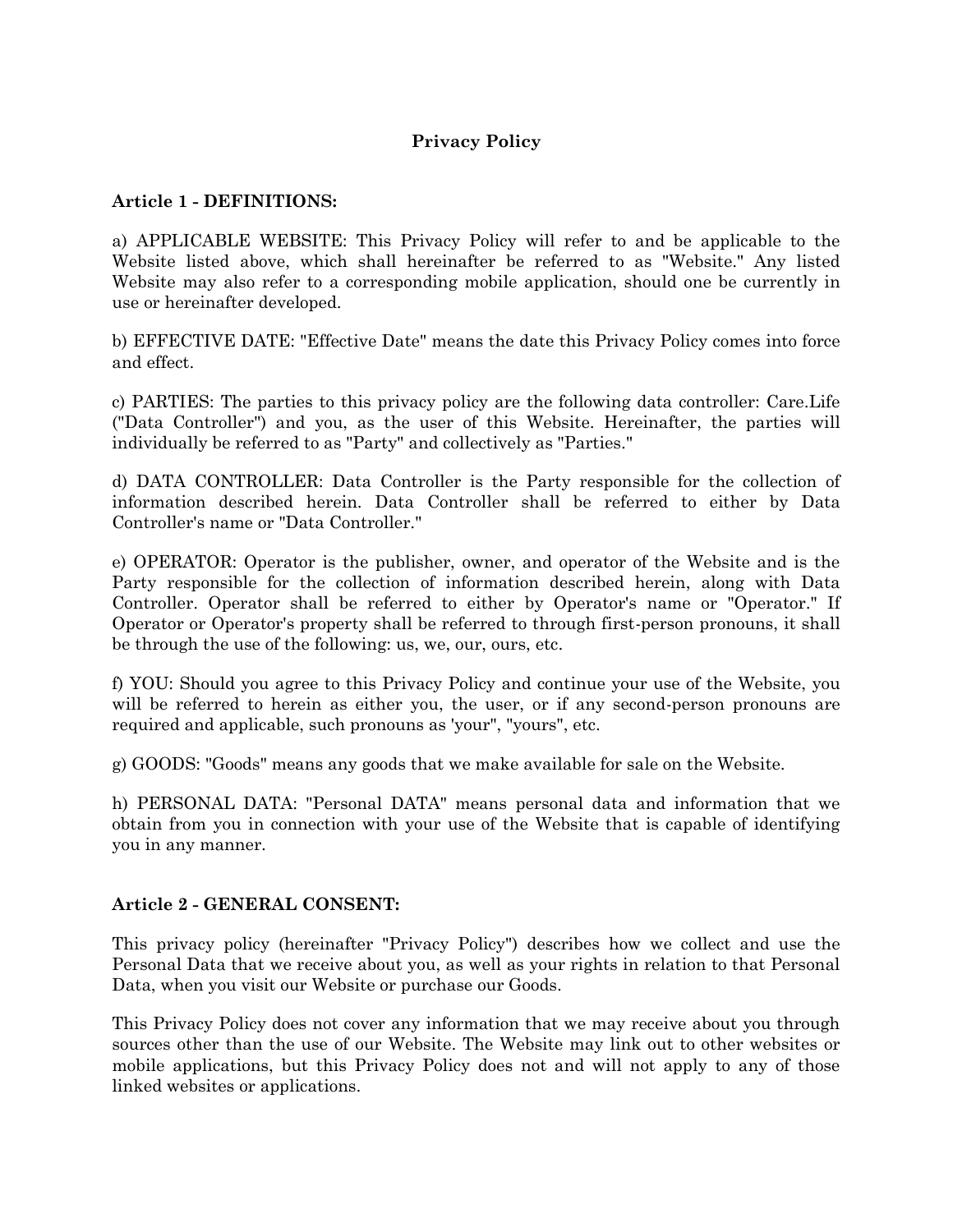We are committed to the protection of your privacy while you use our Website.

By continuing to use our Website, you acknowledge that you have had the chance to review and consider this Privacy Policy, and you acknowledge that you agree to it. This means that you also consent to the use of your information and the method of disclosure as described in this Privacy Policy.

We take your privacy very seriously and seek to explain to you in the clearest way possible on how we use your information and what rights you have in relation to it. By providing personal information directly to us by using our Website, you thereby consent usage of your private information.

We reserve the right to modify, revise, or otherwise amend this Privacy Policy at any time and in any manner. If we do so, however, we will notify you and obtain your consent to the change in processing. Unless we specifically obtain your consent, any changes to the Privacy Policy will only impact the information collected on or after the date of the change.

### **Article 3 - THE PERSONAL DATA WE RECEIVE FROM YOU:**

Depending on how you use our Website, you will be subject to different types of Personal Data collected and different manners of collection:

**a) Contacting us**. During the process of contacting us, we will collect some of the following Personal Data from you through your voluntary disclosure:

- Name;
- Phone number;
- E-mail;

Personal Data may be asked for in relation to:

- interaction with our representatives in any way;
- making purchases;
- receiving notifications by text message or email about marketing;
- receiving general emails from us;
- joining mailing lists.
- engaging with our Social Media;
- contacting us with an inquiry.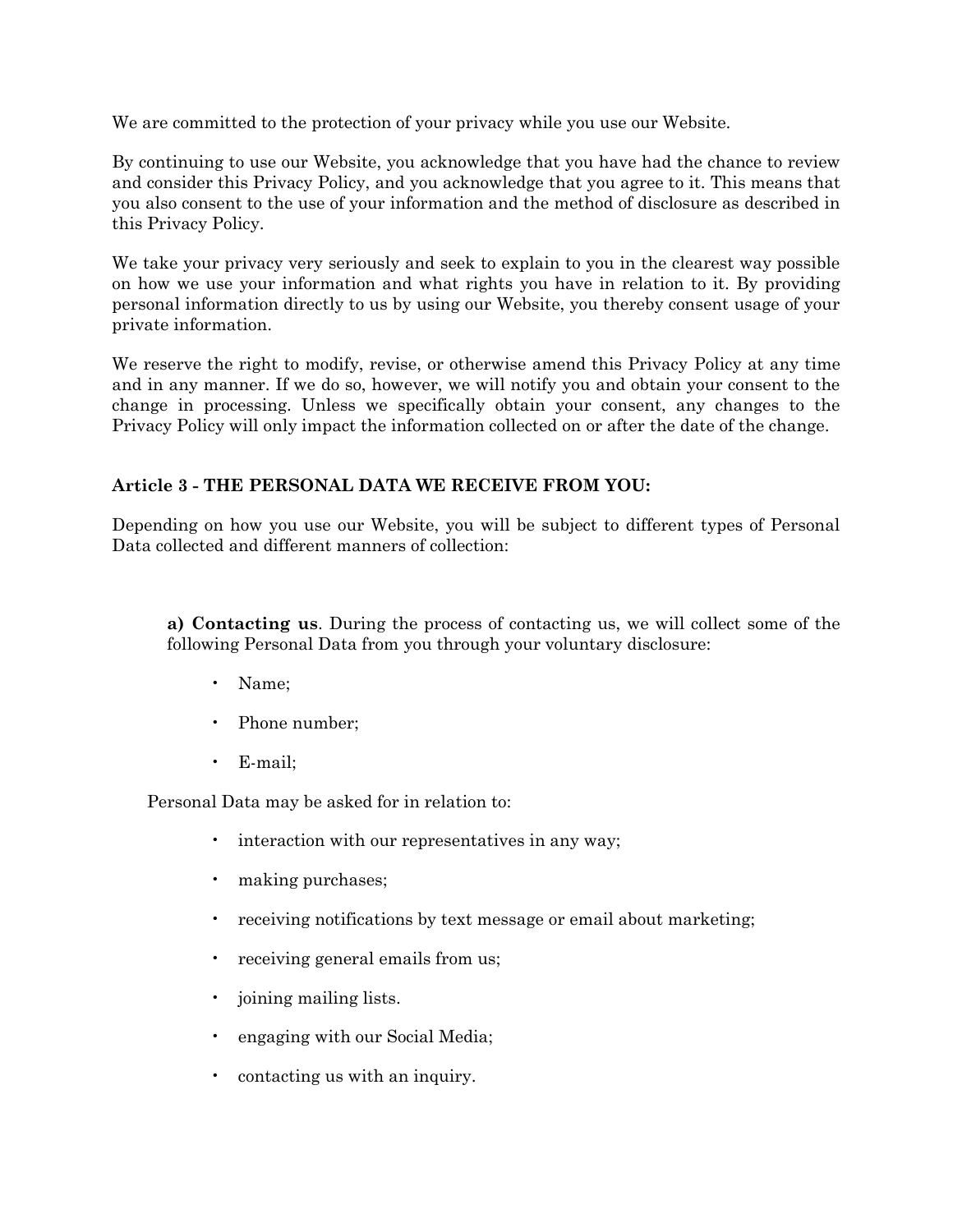**b) Unregistered users:** If you are a passive user of the Website and do not register for any purchases or other service, you may still be subject to certain passive data collection ("Passive Data Collection"). Such Passive Data Collection may include through cookies, as described below, IP address information, location information, and certain browser data, such as history and/or session information.

**c) All users:** The Passive Data Collection that applies to Unregistered users shall also apply to all other users and/or visitors of our Website.

**d) Email Marketing:** You may be asked to provide certain Personal Data, such as your name and email address, for the purpose of receiving email marketing communications. This information will only be obtained through your voluntary disclosure and you will be asked to affirmatively opt-in to email marketing communications.

**e) User Experience:** From time to time we may request information from you to assist us in improving our Website, and the Goods we sell, such as demographic information or your particular preferences.

**f) Content Interaction:** Our Website may allow you to comment on the content that we provide or the content that other users provide, such as blogs, multimedia, or forum posts. If so, we may collect some Personal Data from you at that time, such as, but not limited to, username or email address.

**g) Combined or Aggregated Information:** We may combine or aggregate some of your Personal Data in order to better serve you and to better enhance and update our Website for your and other consumers' use.

# **Article 4 - THE PERSONAL DATA WE RECEIVE AUTOMATICALLY:**

**Cookies:** We may collect information from you through automatic tracking systems (such as information about your browsing preferences) as well as through information that you volunteer to us (such as information that you provide during a registration process or at other times while using the Website, as described above).

For example, we use cookies to make your browsing experience easier and more intuitive: cookies are small strings of text used to store some information that may concern the user, his or her preferences or the device they are using to access the internet (such as a computer, tablet, or mobile phone). Cookies are mainly used to adapt the operation of the site to your expectations, offering a more personalized browsing experience and memorizing the choices you made previously.

A cookie consists of a reduced set of data transferred to your browser from a web server and it can only be read by the server that made the transfer. This is not executable code and does not transmit viruses.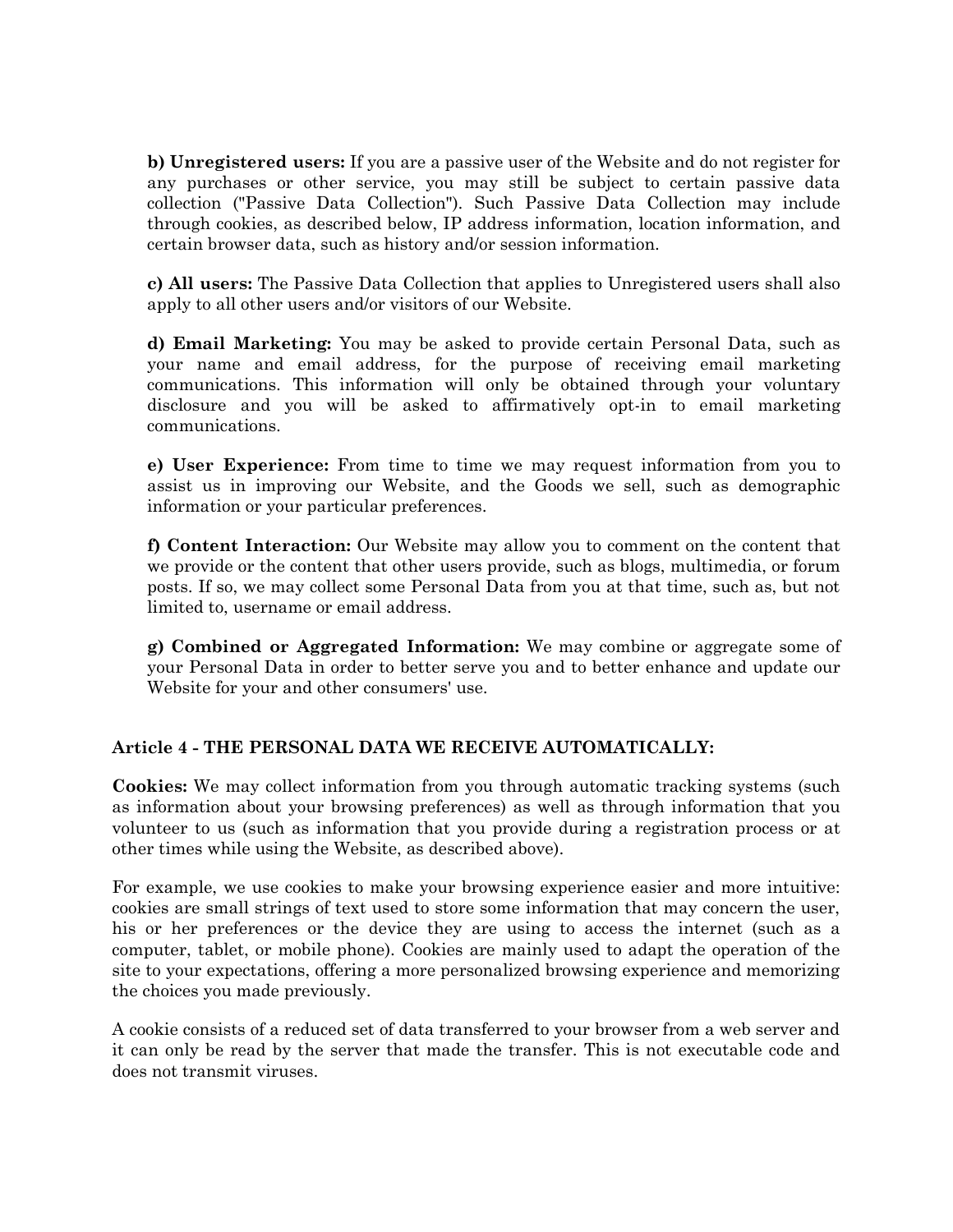Cookies do not record or store any Personal Data. If you want, you can prevent the use of cookies, but then you may not be able to use our Website as we intend. To proceed without changing the options related to cookies, simply continue to use our Website.

**Technical cookies:** Technical cookies, which can also sometimes be called HTML cookies, are used for navigation and to facilitate your access to and use of the site. They are necessary for the transmission of communications on the network or to supply services requested by you. The use of technical cookies allows the safe and efficient use of the site.

You can manage or request the general deactivation or cancelation of cookies through your browser. If you do this though, please be advised this action might slow down or prevent access to some parts of the site.

Cookies may also be retransmitted by an analytics or statistics provider to collect aggregated information on the number of users and how they visit the Website. These are also considered technical cookies when they operate as described.

Temporary session cookies are deleted automatically at the end of the browsing session - these are mostly used to identify you and ensure that you don't have to log in each time - whereas permanent cookies remain active longer than just one particular session.

**Third-party cookies:** We may also utilize third-party cookies, which are cookies sent by a third-party to your computer. Permanent cookies are often third-party cookies. The majority of third-party cookies consist of tracking cookies used to identify online behavior, understand interests and then customize advertising for users.

Third-party analytical cookies may also be installed. They are sent from the domains of the aforementioned third parties external to the site. Third-party analytical cookies are used to detect information on user behavior on our Website. This place anonymously, in order to monitor the performance and improve the usability of the site. Third-party profiling cookies are used to create profiles relating to users, in order to propose advertising in line with the choices expressed by the users themselves.

**Profiling cookies:** We may also use profiling cookies, which are those that create profiles related to the user and are used in order to send advertising to the user's browser.

When these types of cookies are used, we will receive your explicit consent.

**Support in configuring your browser:** You can manage cookies through the settings of your browser on your device. However, deleting cookies from your browser may remove the preferences you have set for this Website.

For further information and support, you can also visit the specific help page of the web browser you are using:

• Internet Explorer: [http://windows.microsoft.com/en-us/windows-vista/block-or](http://windows.microsoft.com/en-us/windows-vista/block-or-allow-cookies)[allow-cookies](http://windows.microsoft.com/en-us/windows-vista/block-or-allow-cookies)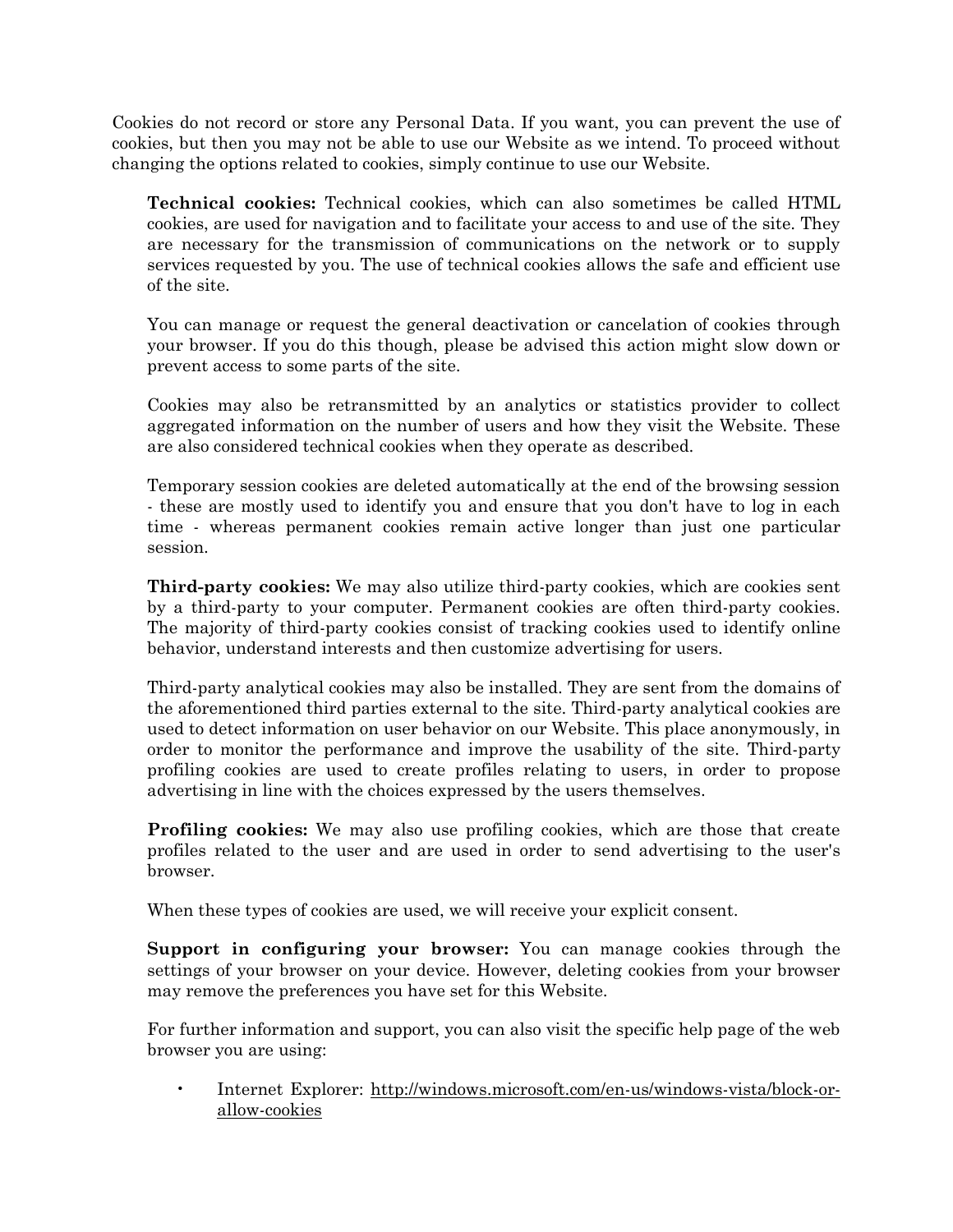- Firefox: [https://support.mozilla.org/en-us/kb/enable-and-disable-cookies](https://support.mozilla.org/en-us/kb/enable-and-disable-cookies-website-preferences)[website-preferences](https://support.mozilla.org/en-us/kb/enable-and-disable-cookies-website-preferences)
- Safari:<http://www.apple.com/legal/privacy/>
- Chrome:<https://support.google.com/accounts/answer/61416?hl=en>
- Opera:<http://www.opera.com/help/tutorials/security/cookies/>

**Log Data:** Like all websites and mobile applications, this Website also makes use of log files that store automatic information collected during user visits. The different types of log data could be as follows:

- internet protocol (IP) address;
- type of browser and device parameters used to connect to the Website;
- name of the Internet Service Provider (ISP);
- date and time of visit:
- web page of origin of the user (referral) and exit;
- possibly the number of clicks.

The aforementioned information is processed in an automated form and collected in an exclusively aggregated manner in order to verify the correct functioning of the site, and for security reasons. This information will be processed according to the legitimate interests of the Data Controller.

For security purposes (spam filters, firewalls, virus detection), the automatically recorded data may also possibly include Personal Data such as IP address, which could be used, in accordance with applicable laws, in order to block attempts at damage to the Website or damage to other users, or in the case of harmful activities or crime. Such data are never used for the identification or profiling of the user, but only for the protection of the Website and our users. Such information will be treated according to the legitimate interests of the Data Controller.

# **Article 5 - THIRD PARTIES:**

We may utilize third-party service providers ("Third-Party Service Providers"), from time to time or all the time, to help us with our Website, and to help serve you.

- We may use Third-Party Service Providers to assist with information storage (such as cloud storage).
- Payment information, credit card transactions.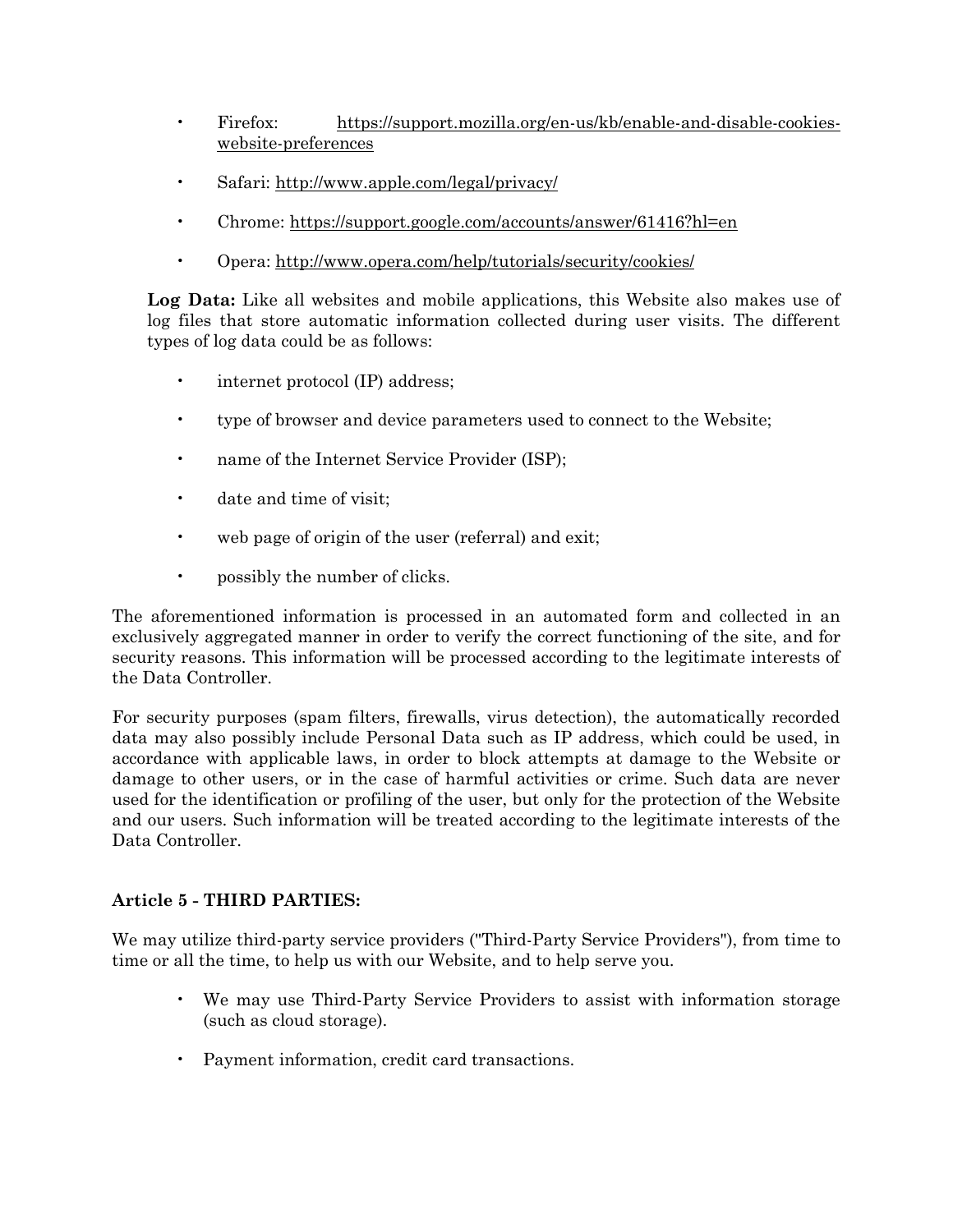- Analytics, product tracking and marketing platforms, communication platforms and contractors to process data.
- Logistics and operations technology platforms and system to transmit order and other information within our supply chain.
- Warehouse, distribution, and freight companies to fulfill and deliver orders to you.
- We may provide some of your Personal Data to Third-Party Service Providers in order to help us track usage data, such as referral websites, dates and times of page requests, etc. We use this information to understand patterns of usage of, and to improve, the Website.
- We may use Third-Party Service Providers to host the Website. In this instance, the Third-Party Service Provider will have access to your Personal Data.
- We may use Third-Party Service Providers to fulfill orders in relation to the Website.
- We may allow third parties to advertise on the Website. These third parties may use cookies in connection with their advertisements (see the "Cookies" clause in this Privacy Policy).
- We only share your Personal Data with a Third-Party Service Provider if that provider agrees to our privacy standards as set out in this Privacy Policy.

Your Personal Data will not be sold or otherwise transferred to other third parties without your approval.

Notwithstanding the other provisions of this Privacy Policy, we may provide your Personal Data to a third party or to third parties in order to protect the rights, property or safety, of us, our customers or third parties, or as otherwise required by law.

We will not knowingly share your Personal Data with any third parties other than in accordance with this Privacy Policy.

If your Personal Data might be provided to a third party in a manner that is other than as explained in this Privacy Policy, you will be notified. You will also have the opportunity to request that we not share that information.

In general, you may request that we do not share your Personal Data with third parties. Please contact us via email, if so. Please be advised that you may lose access to certain services that we rely on third-party providers for.

# **Article 6 - SOCIAL NETWORK PLUGINS:**

This Website incorporates plugins and/or buttons for social networks, in order to allow easy sharing of content on your favorite social networks. These plugins are programmed so as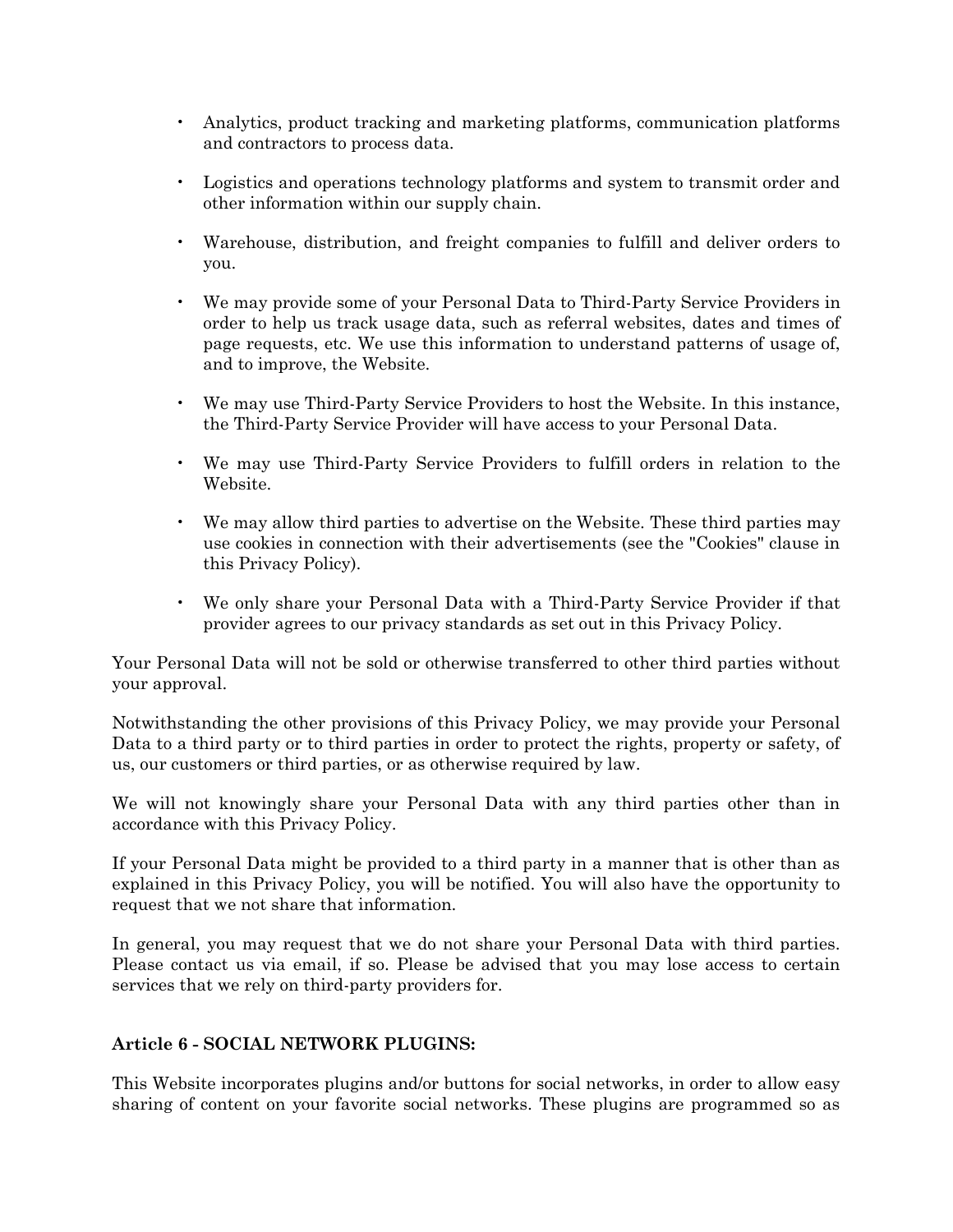not to set any cookies when accessing the page, to safeguard the privacy of users. Cookies may be set, however, if you make voluntary use of the plugin. Please note that if you browse while being logged into the social network, then you have already consented to the use of cookies conveyed through this Website at the time that you registered with the particular social network.

The collection and use of information obtained by means of the plugin are governed by the respective privacy policies of the social networks, which can be found below:

- Facebook:<https://www.facebook.com/help/cookies>
- Twitter:<https://help.twitter.com/en/rules-and-policies/twitter-cookies>
- Pinterest:<https://about.pinterest.com/it/privacy-policy>
- Linkedin:<https://www.linkedin.com/legal/cookie-policy>
- Instagram:<https://help.instagram.com/155833707900388>

### **Article 7 - HOW PERSONAL DATA IS STORED:**

We use secure physical and digital systems to store your Personal Data when appropriate. We ensure that your Personal Data is protected against unauthorized access, disclosure, or destruction.

Please note, however, that no system involving the transmission of information via the internet, or the electronic storage of data, is completely secure. However, we take the protection and storage of your Personal Data very seriously. We take all reasonable steps to protect your Personal Data.

Personal Data is stored throughout your relationship with us. We delete your Personal Data upon request for cancelation of your account or other general request for the deletion of data.

In the event of a breach of your Personal Data, you will be notified in a reasonable time frame, but in no event later than two weeks, and we will follow all applicable laws regarding such breach.

### **Article 8 - PURPOSES OF PROCESSING OF PERSONAL DATA:**

We primarily use your Personal Data to help us provide a better experience for you on our Website and to provide you the services and/or information you may have requested, such as use of our Website.

Information that does not identify you personally, but that may assist in providing us broad overviews of our customer base, will be used for market research or marketing efforts. Such information may include, but is not limited to, interests based on your cookies.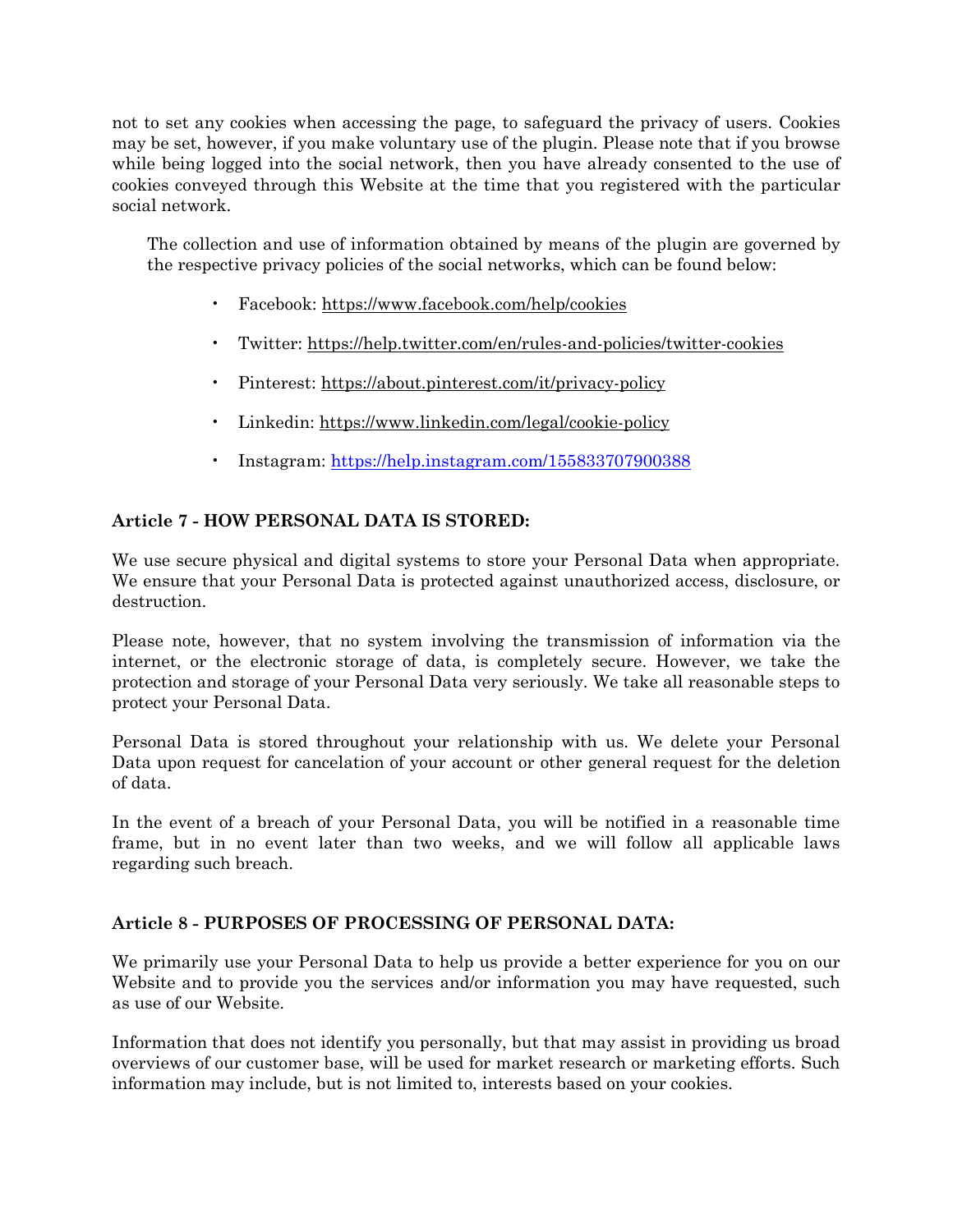Personal Data that may be considering identifying may be used for the following:

- Improving your personal user experience
- Communicating with you about your user account with us
- Marketing and advertising to you, including via email
- Fulfilling your purchases
- Providing customer service to you
- Advising you about updates to the Website or related Items

### **Article 9 - DISCLOSURE OF PERSONAL DATA:**

Although our policy is to maintain the privacy of your Personal Data as described herein, we may disclose your Personal Data if we believe that it is reasonable to do so in certain cases, in our sole and exclusive discretion. Such cases may include, but are not limited to:

- To satisfy any local, state, or Federal laws or regulations
- To respond to requests, such discovery, criminal, civil, or administrative process, subpoenas, court orders, or writs from law enforcement or other governmental or legal bodies
- To bring legal action against a user who has violated the law or violated the terms of use of our Website
- As may be necessary for the operation of our Website
- To generally cooperate with any lawful investigation about our users
- If we suspect any fraudulent activity on our Website or if we have noticed any activity which may violate our terms or other applicable rules

### **Article 10 - OPTING OUT OF TRANSMITTALS FROM US:**

From time to time, we may send you informational or marketing communications related to our Website such as announcements or other information. If you wish to opt-out of such communications, you may contact the following email: Support@Care.Life. You may also click the opt-out link which will be provided at the bottom of any and all such communications.

Please be advised that even though you may opt-out of such communications, you may still receive information from us that is specifically about your use of our Website or about your account with us.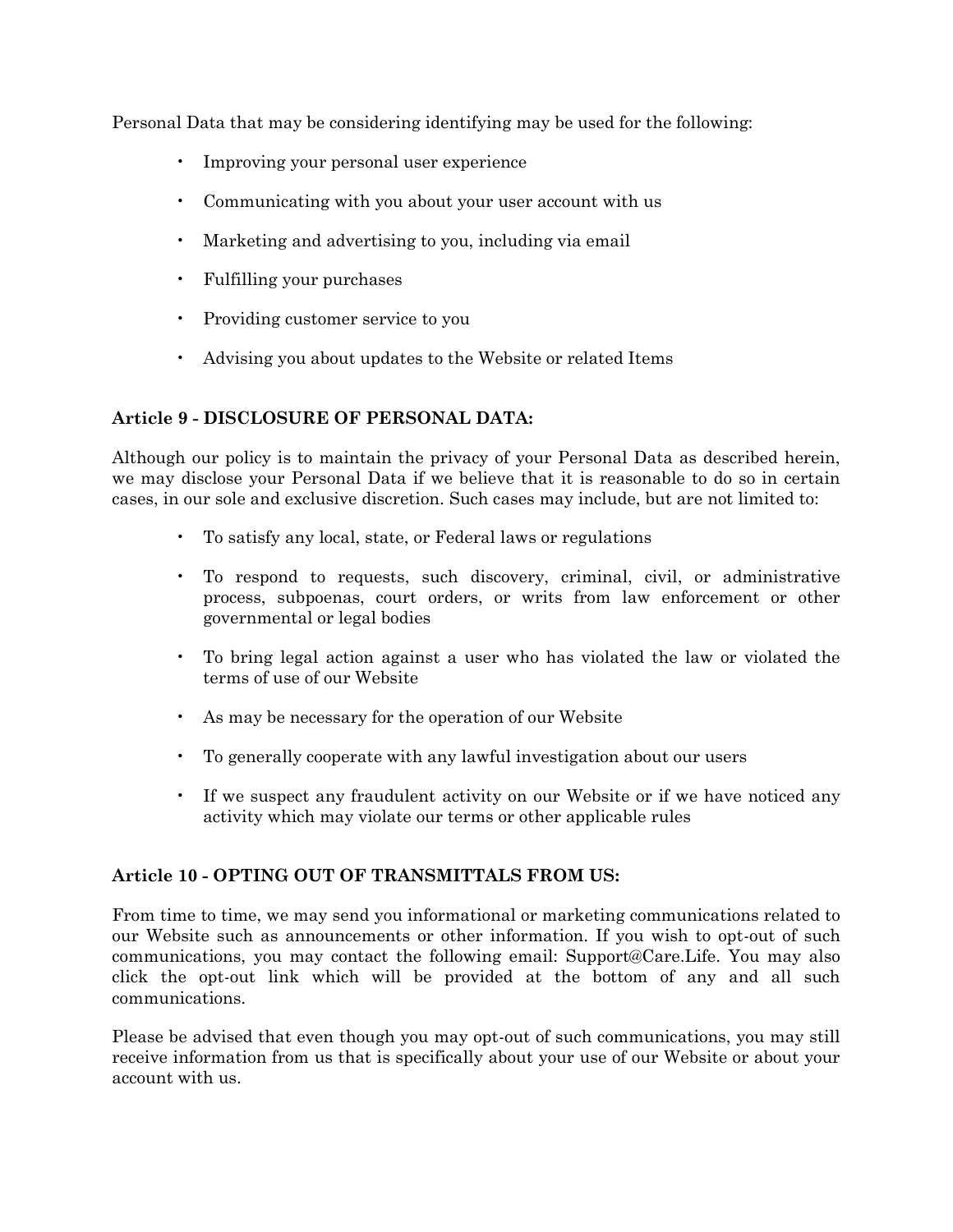By providing any Personal Data to us, or by using our Website in any manner, you have created a commercial relationship with us. As such, you agree that any email sent from us or third-party affiliates, even unsolicited email, shall specifically not be considered SPAM, as that term is legally defined.

# **Article 11 - MODIFYING, DELETING, AND ACCESSING YOUR INFORMATION:**

If you wish to modify or delete any information we may have about you, or you wish to simply access any information we have about you, you may reach out to us at the following email address: Support@Care.Life.

### **Article 12 - ACCEPTANCE OF RISK:**

By continuing to our Website in any manner, use the Product, you manifest your continuing asset to this Privacy Policy. You further acknowledge, agree and accept that no transmission of information or data via the internet is not always completely secure, no matter what steps are taken. You acknowledge, agree and accept that we do not guarantee or warrant the security of any information that you provide to us, and that you transmit such information at your own risk.

### **Article 13 - YOUR RIGHTS:**

You have many rights in relation to your Personal Data. Specifically, your rights are as follows:

- the right to be informed about the processing of your Personal Dat
- the right to have access to your Personal Data
- the right to update and/or correct your Personal Data
- the right to portability of your Personal Data
- the right to oppose or limit the processing of your Personal Data
- the right to request that we stop processing and delete your Personal Data
- the right to block any Personal Data processing in violation of any applicable law
- the right to launch a complaint with the Federal Trade Commission (FTC) in the United States or applicable data protection authority in another jurisdiction

Such rights can all be exercised by contacting us at the relevant contact information listed in this Privacy Policy.

### **Article 14 - CONTACT INFORMATION:**